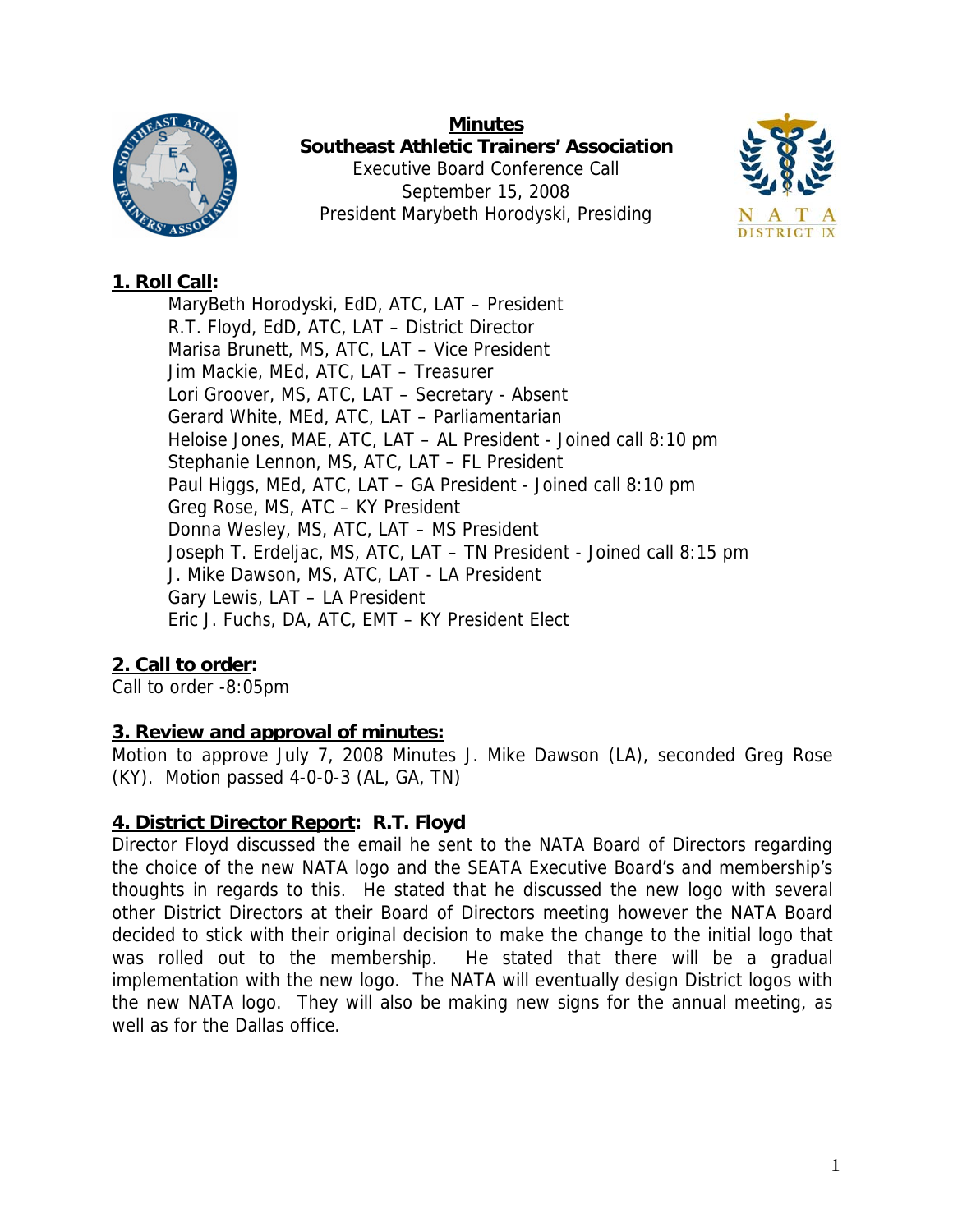Director Floyd discussed the Athletic Training Services Project Team that will be looking at defining the Services provided by an Athletic Trainer instead of referring to a Scope of Practice.

Director Floyd discussed the NATA lawsuit with the APTA and that it has progressed to the next step. He reiterated that the NATA is still willing to meet with the APTA to discuss but still has not heard from them.

Director Floyd stated that the fee will increase for the Student SEATA meeting Registration from \$70 to \$75.

### **5. President's Report: MaryBeth Horodyski**

President Horodyski noted that NATA Capital Hill Day is on 2/23/09 and will be in conjunction with the Educators Conference which will be 2/21-2/22/09. She stated that this year there will also be a Student Leadership event with registration for this being \$75. President Horodyski stated that she would like to see the SEATA Executive Board to support this for students in our district.

President Horodyski stated that she and R.T. Floyd would like to have the SEATA Executive Board consider developing a membership team that R.T. Floyd, MaryBeth Horodyski and Lori Groover would be a part of. The recommendation would be to have the State Presidents contact their Secretaries and Treasurers or anyone else the feel could best assist with this project.

### **6. Vice-President's Report: Marisa Brunett**

Vice-President Brunett stated that she has requested that Sandra Geiger from Conference Direct to begin working on hotels/meeting sites for the 2011 and 2012 meetings.

Vice-President Brunett stated that we are waiting to finalize the Research and Education Committee to start working on the program for the 2009 meeting.

# **7. Treasurer's Report: Jim Mackie**

Treasurer Mackie stated that our investments have taken about a 4% hit this year. He stated the Finance Committee will be having an upcoming meeting to review the finances/budgets for SEATA.

Treasurer Mackie stated that he still has (3) states (TN, KY & LA) that still have not deposited the August 13th, 2008 membership dues that he sent out. He asked that they deposit this checks immediately and then inform him once that has been does.

# **8. Election Report**

Ms. Wesley s stated that the upcoming elections have (1) person running for District Director, (2) people running for President and (3) people running for Treasurer. She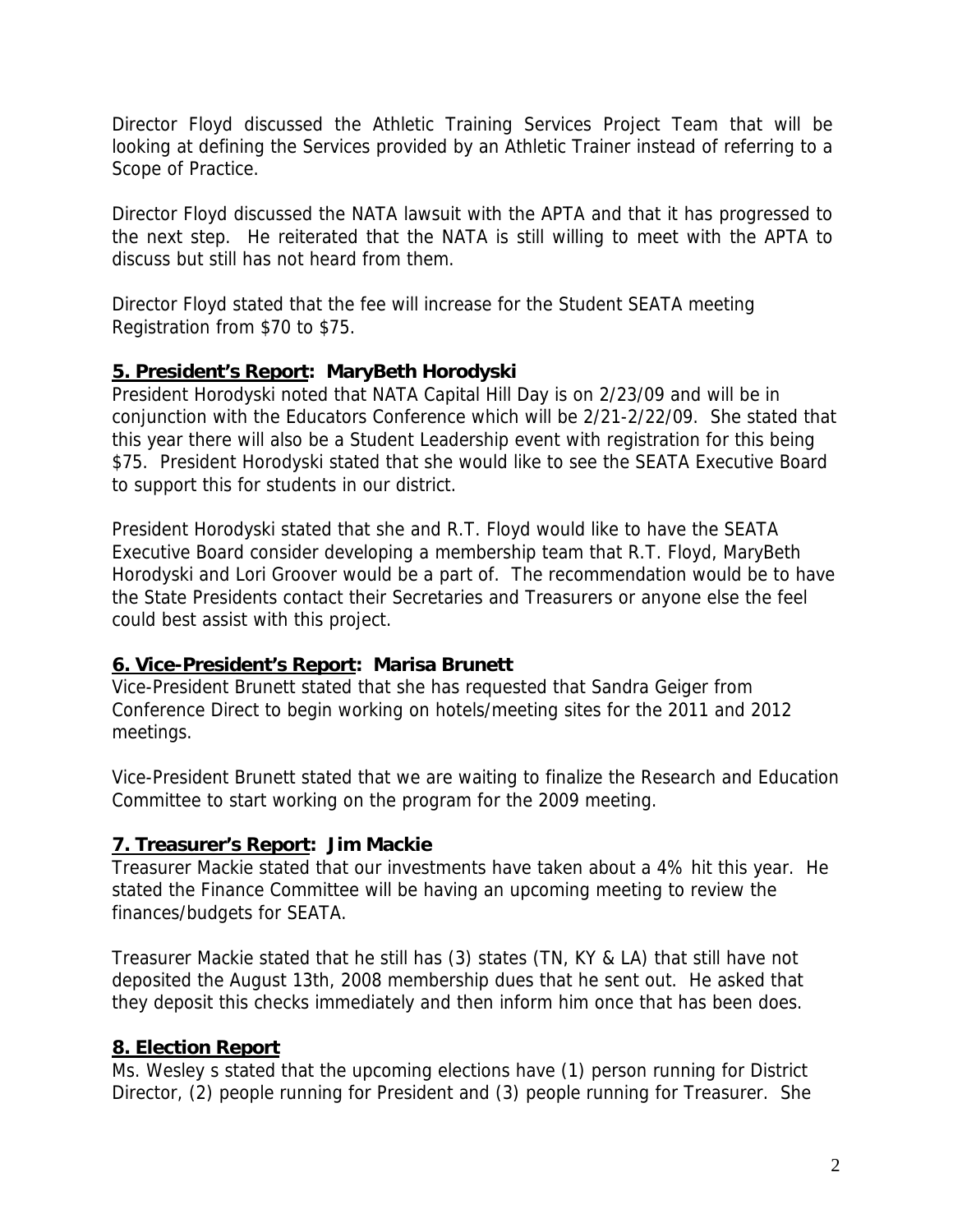stated that the eBlast regarding the elections went out today as well as post cards will also be sent out today. She stated they are encouraging everyone to vote online for these elections.

# **9. PAC/GAC Fund Raisers**

Mr. Mackie stated that he would like our Executive Board to reach out to the professional AT's in a concerted effort to get raffle items so that they are not getting bombarded individually by people. Greg Rose will again work with everyone to pull this together and would like for all the state PAC/GAC Chairs to help.

### **10. Committees – feedback from liaisons**

- 1. Alexander Pinto (TN) Young Professionals Committee
- 2. Ronnie Harper (LA) SSATC
- 3. Mike Brunet Co-chair Research and Education Committee
- 4. Karen Lew Co-chair Educators Conference
- 5. Gary Coldiron (KY) Student Senate Representative
- 6. Lauren Self (AL) Student Senate Representative

Motion made by Stephanie Lennon (FL) to accept all of the names presented for the vacant committee positions and Student Senate representatives. Second made by Paul Higgs (GA). Motion passed 7-0-0.

# **11. SEATA CUATSC & SEATA Student Senate Committee**

Amanda Andrews (chair of the SEATA CUATSC) and helping with the Student Senate Commmitte (Jessica Daniels) – Requesting two separate phone conferences (one with the certified ATs and one with the students).

Motion made by Stephanie Lennon (FL) to approve (2) conference calls, one with the certified AT's and one with the students as proposed. Second made by Heloise Jones (AL). Motion passed 7-0-0.

### **12. Conference Call for SEATA Research and Education Committee**

Motion made by Stephanie Lennon (FL) to approve conference call for the SEATA Research and Education Committee. Second made by Donna Wesley (MS). Motion passed 7-0-0.

### **13. Requests for conference calls (ex. Strategic Plan, Election Committee)**

In regards to President Horodyski's requests for conference calls for the various committees, Joe Erdeljac (TN) stated that he feels the President would have the authority to "OK" the calls for the committees as their request come in. Parliamentarian White stated that he would agree with Mr. Erdeljac's statement. President Horodyski stated that she will set guidelines for the committee calls.

# **14. Legislative Grant Program**

Paul Higgs (GA) stated that when they just made changes to their licensure it was apparent that their state PT Association, as well as the APTA was involved in trying to